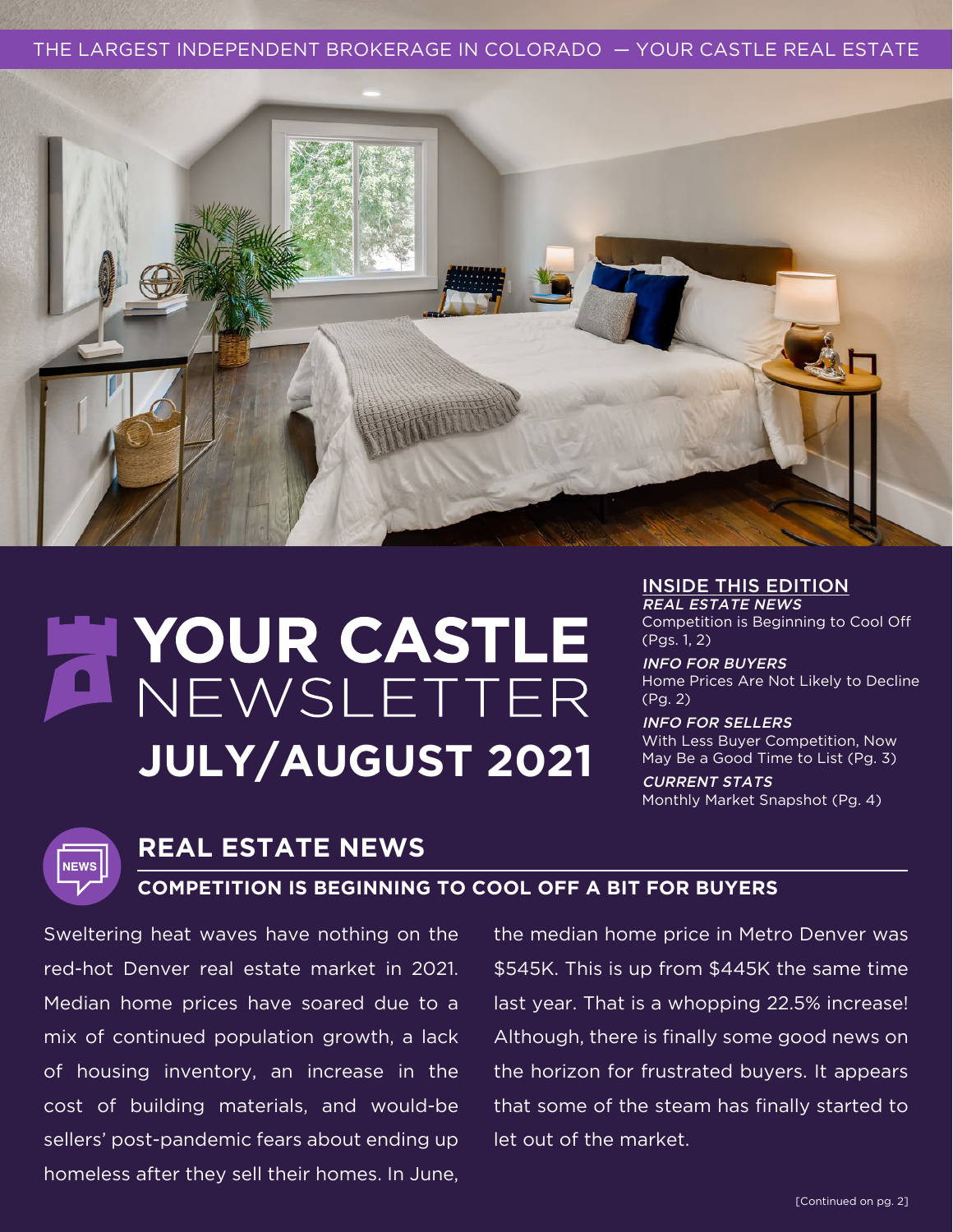One of the best leading indicators for market performance is the Number of Showings per Active Listing. It is essentially a measure of the current demand for homes. As you can see from our showing trends graph, the number of buyers touring homes and condos has been on a steep decline since April. The June showing traffic was the closest we have come to the historical average all year, which is usually around 8 or 9 showings per active listing in the summer. Although June averaged 14 showings per active listing, steeply declining showings is a signal that the market is starting to approach the historical average for this time of year.

I am hopeful that as news headlines say the real estate market is starting to get back to "business as usual", it will motivate prudent sellers to list their homes as they had intended pre-pandemic. With buyer competition on the decline, they will most likely not be as worried about not being able to find their next home. Especially since they are now most likely over-qualified and sitting on a pile of equity from 2020/2021. Do not forget, the average home in Colorado increased in value by \$50K in 2020 (CoreLogic). Historically, Spring is the best time to sell, and late summer is the best time to buy. Relatively speaking, I think that will be true this year too.



Note on Graph: June showing trends saw another drop, though listing agents were glad showings were still well above previous years. The downward trend may even out with 2020 the data soon.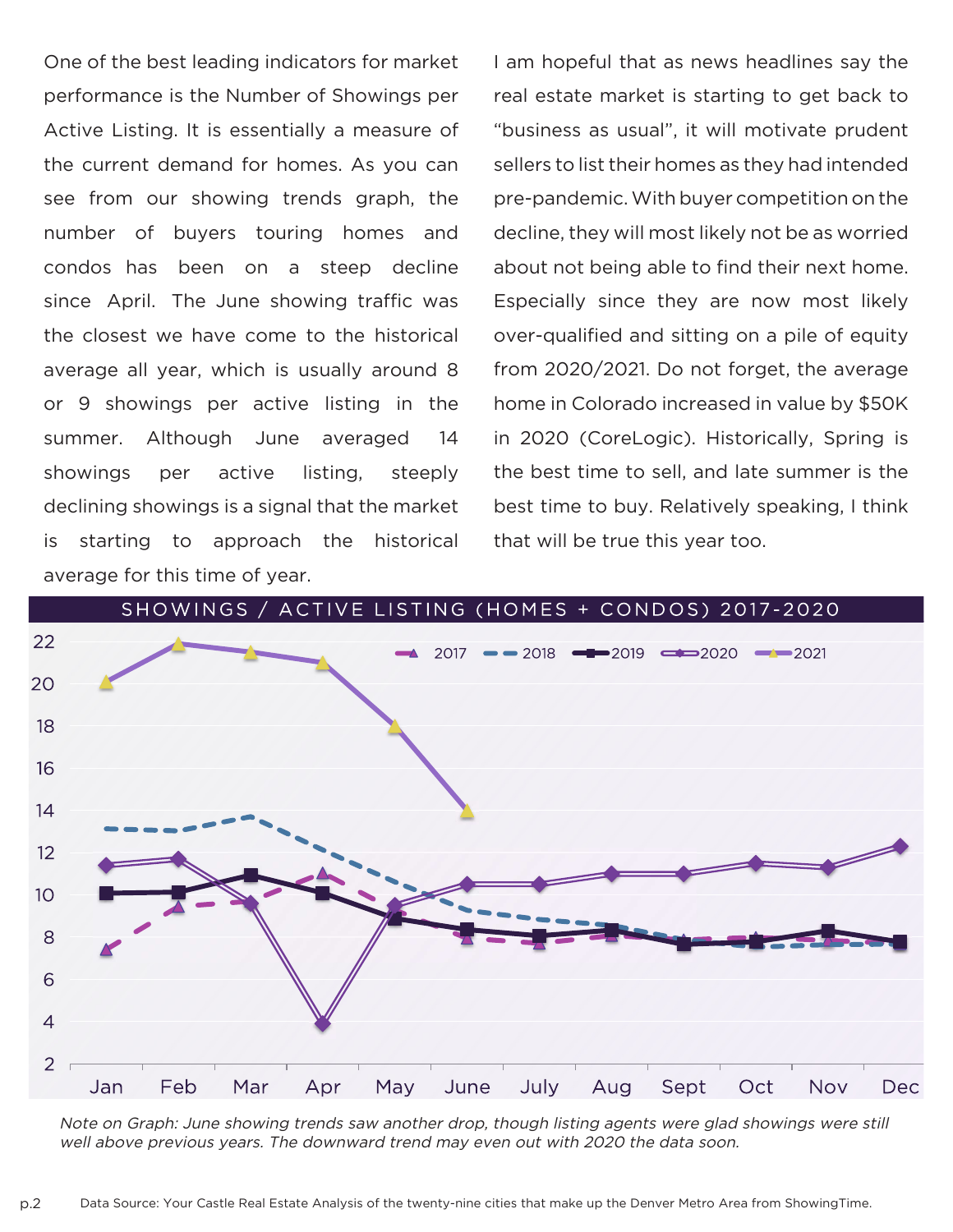## **INFORMATION FOR BUYERS**

#### **HOME PRICES ARE NOT LIKELY TO DECLINE, AND RENTS AREN'T EITHER**

Given the current economy in Denver, there is no indication that home prices will go down soon as many renters hope. In fact, local economic factors point to a gradual slowdown in home price appreciation, not a decline in home prices. That said, if you are a qualified buyer who is on the fence about buying a home, this summer may be as good a time as ever to strike. Especially now that buyer demand is starting to weaken compared with the start of the year, and sellers will most likely be encouraged to list their first homes and trade up. The sad truth

is that for many buyers who have subscribed to waiting for a greener pasture where the home prices in Denver are low and options are plenty… they may be waiting for a long time. In the meantime, their rents will be everincreasing, and they will be paying someone else's mortgage payment instead of their own. Although rent increases slowed and even declined in some cases over the past year due to the pandemic, they are already on the rise nationally, and back to pre-Covid levels (Zillow).



### **INFORMATION FOR SELLERS**

#### **WITH LESS BUYER COMPETITION, NOW MAY BE A GOOD TIME TO LIST**

Now that the seemingly never-ending buyer demand has begun to ease slightly, this may be as good a time as any to cash out and sell your home. Many sellers are staying put because they think they will be homeless once their home is sold. But now that buyer demand is beginning to ease and potential buyers are dropping out of the market, competition is not quite as fierce as it was at the start of the year. Plus, properties across the state appreciated in value by an average of \$50K last year (CoreLogic). That additional

equity could go a long way towards a down payment on your dream home. The appreciation per property in Denver is likely even more than \$50K, especially if you have invested back into your home and/or put in some sweat equity to fix the place up while you lived there. (Look up a valuation estimate online, I dare you! Then reach out to me for an in-depth market analysis). Denver is still a seller's market, and for as long as that remains the case, you have the upper hand in negotiations with buyers.